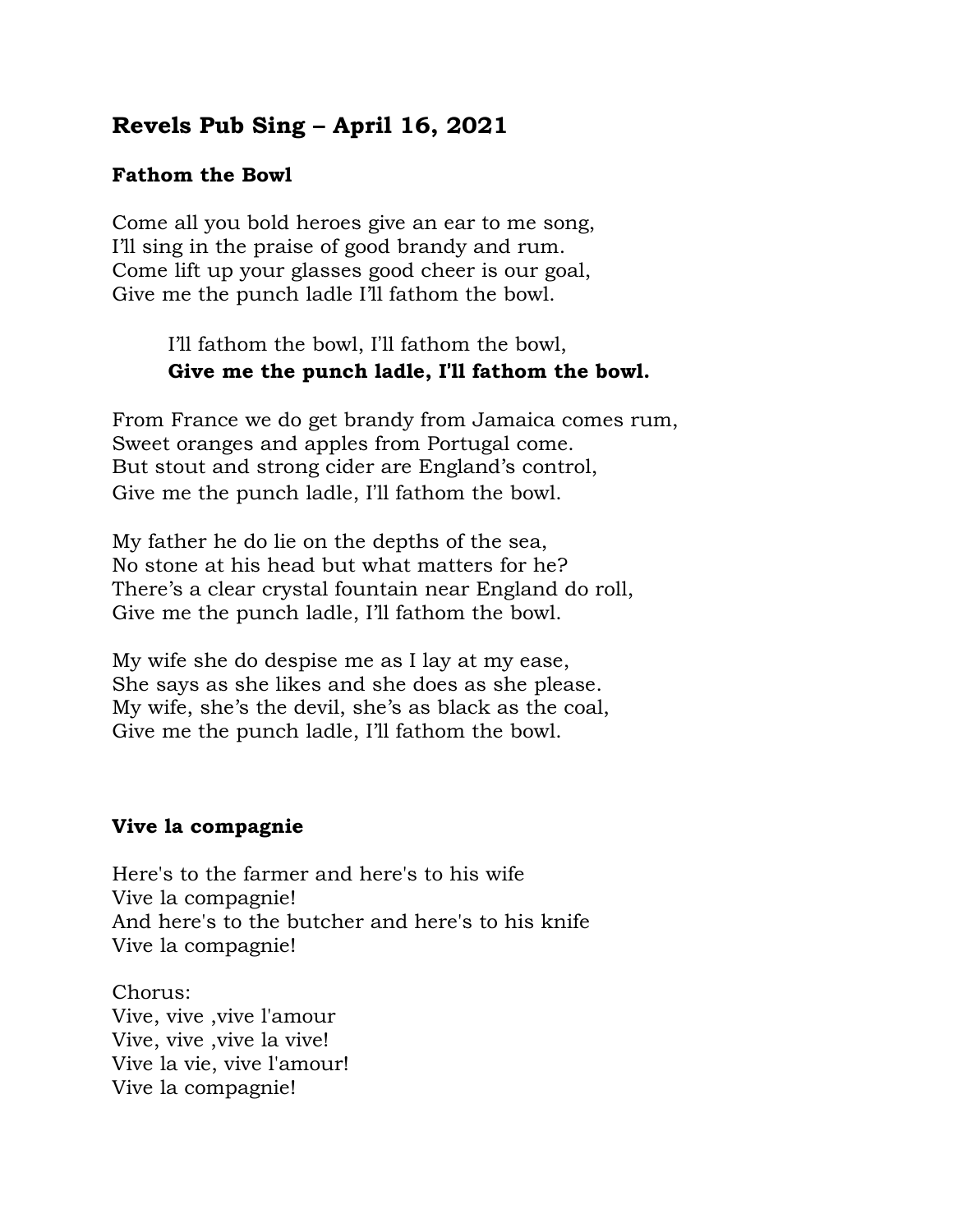Here's to the shepherd and here's to his sheep, And here's to the fleeces all piled in a heap. Chorus

A friend on your left and a friend on your right, With love and good fellowship let us unite. Chorus

## **One April Morning**

T'was on one April morning, just as the sun was rising T'was on one April morning, I heard the small birds sing They were singing, "Lovely Nancy" for love it is a fancy And how sweet were the notes that I heard the small birds sing They were singing, "Lovely Nancy" for love it is a fancy And how sweet were the notes that I heard the small birds sing

Young men are false and are full of all deceiving

Young men are false, and seldom do prove true

For they're roving and they're ranging, and their minds are always changing

They are thinking how to find out some pretty girl that's new For they're roving and they're ranging...

O if I had but mine own heart in keeping O if I had but mine own heart back again Close to my bosom, I would lock it up forever And it would wander never so far from me again

Why do you spend all your long time in courting? Why do you spend all your long time in vain? For I don't intend to marry, I would far rather tarry So young men don't spend all your long, long time in vain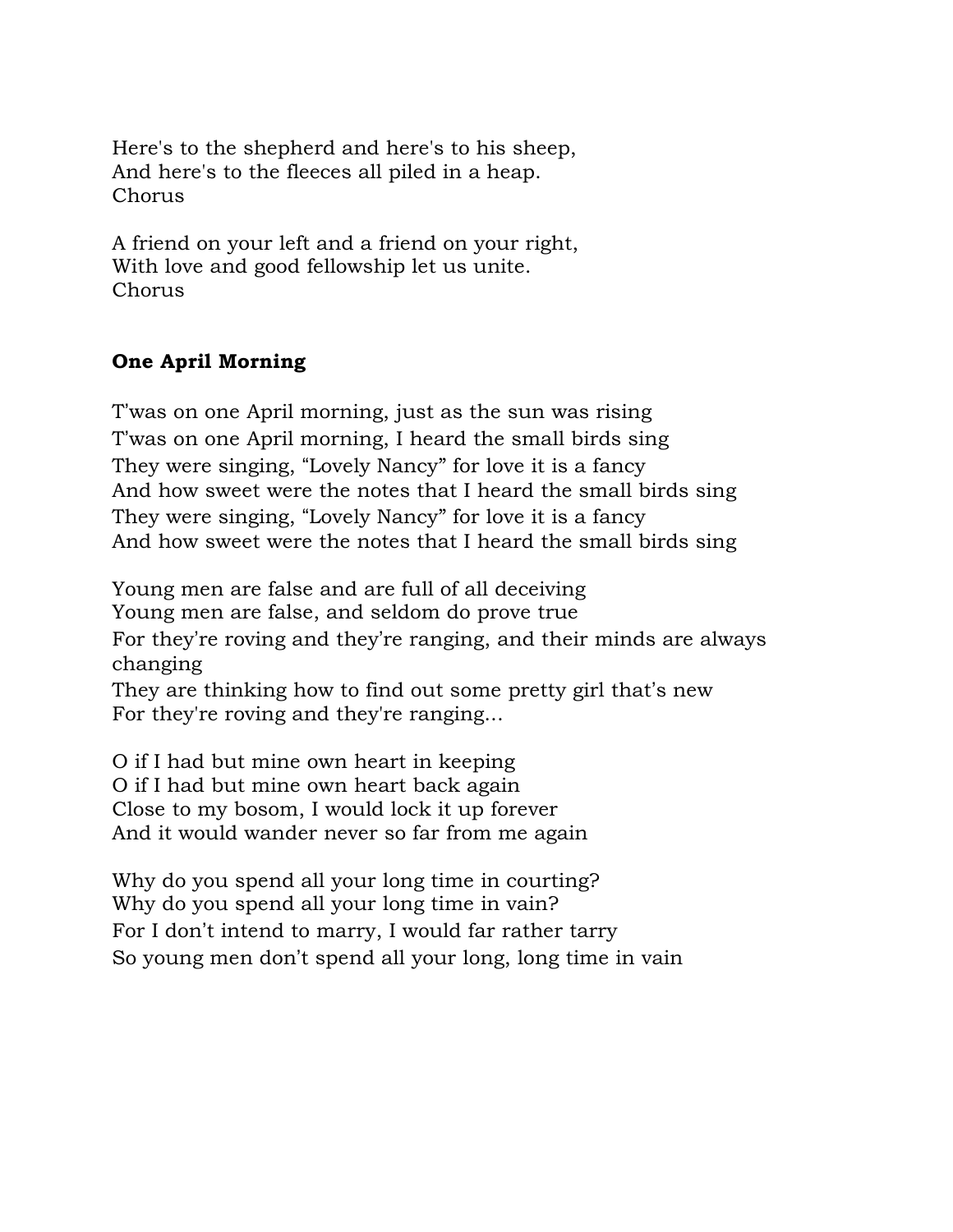#### **Ten Hours a Day**

(words by Richard Driver c.1880, melody by Armand Aromin)

Chorus: Oh, we want less work, we want more play, We want to work ten hours a day We want to stop one hour for noon, And we want these things and we want them soon.

Oh, we all want more time to read More time to take a mental feed More time to grasp the eternal facts And stamp them on our intellects.

We want more truth, we want more light, We all want to have our rights, We want to make our miseries less, We want a change, we want progress.

This state of things ought not to be What is it else but slavery When we are forced to work for wealth, Until we undermine our health?

And this is done ten thousand times, And from it comes ten thousand crimes, We sin against the laws of health And plant a curse beneath our wealth.

And when the blood is poor and thin, The wrinkles soon come on the skin, And thousands do, this very day, At forty-five, look old and gray.

This hurry up, this go ahead, This long hour race for daily bread Will have an end; it does not pay; We therefore want ten hours a day!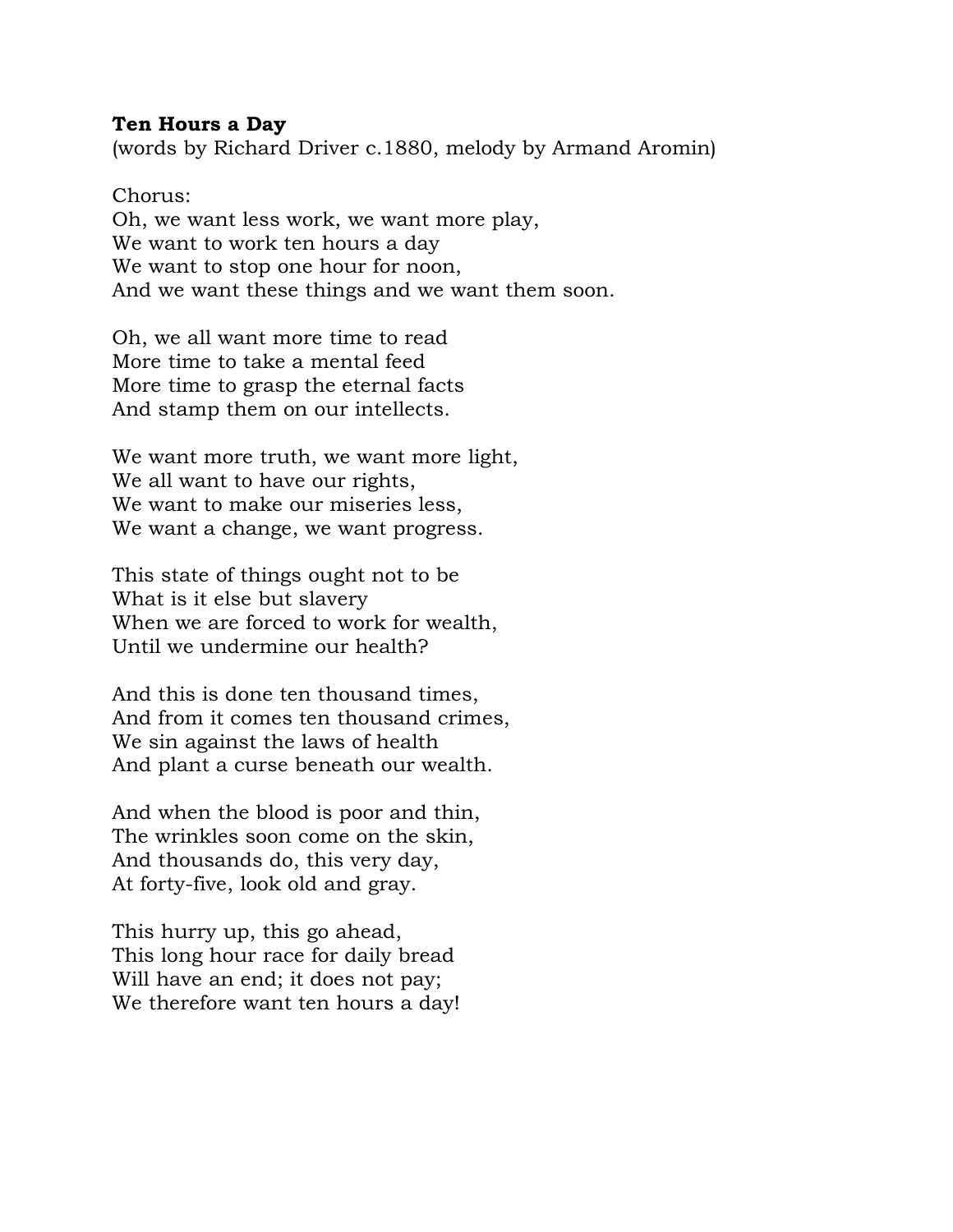### **Any Old Iron**

Chorus "Any old iron? Any old iron? Any, any, any old iron? You look neat! Talk about a treat! You look a dapper from your [napper](https://genius.com/Harry-champion-any-old-iron-lyrics#note-14250890) to your feet Dressed in style wi' a [brand](https://genius.com/Harry-champion-any-old-iron-lyrics#note-13528049) new tile And your father's old green tie on I wouldn't give you tuppence for your old watch-chain Old [iron,](https://genius.com/Harry-champion-any-old-iron-lyrics#note-20205651) old iron!"

#### **Mr. Dunn**

Now I was well acquainted with a man called Mr.. Dunn A very jovial man was he and full of harmless fun. He courted well and married was at the age of twenty-one And soon along big family had Mr. and Mrs. Dunn.

For there was high Dunn low Dunn, overdone and underdone, All the little younger Dunns in and at the run. There was old Dunn and young Dunn and young Dunns 'youngest son Young Dunn will be a Dunn when the old Dunn's done.

In course of time now Mr. Dunn he got himself a wife, And soon he found out that he had the hardest fight for life. For to keep three little bellies full and a wife that weighed twelve stone Well any man that could do that you ought to say, "well done".

#### Chorus

When Mrs. Dunn presented Dunn with their first bouncing son They named him Herbert Duncan Dunn but called him Cherry bun. So now the sporting had begun with many more to come, Said Mrs. Dunn to Mr. Dunn "more bread or we'll be done".

#### Chorus

Well here's good luck to the oldest Dunn likewise to the youngest Dunn. Let's hope the youngest Dunn will do as the oldest Dunn has done.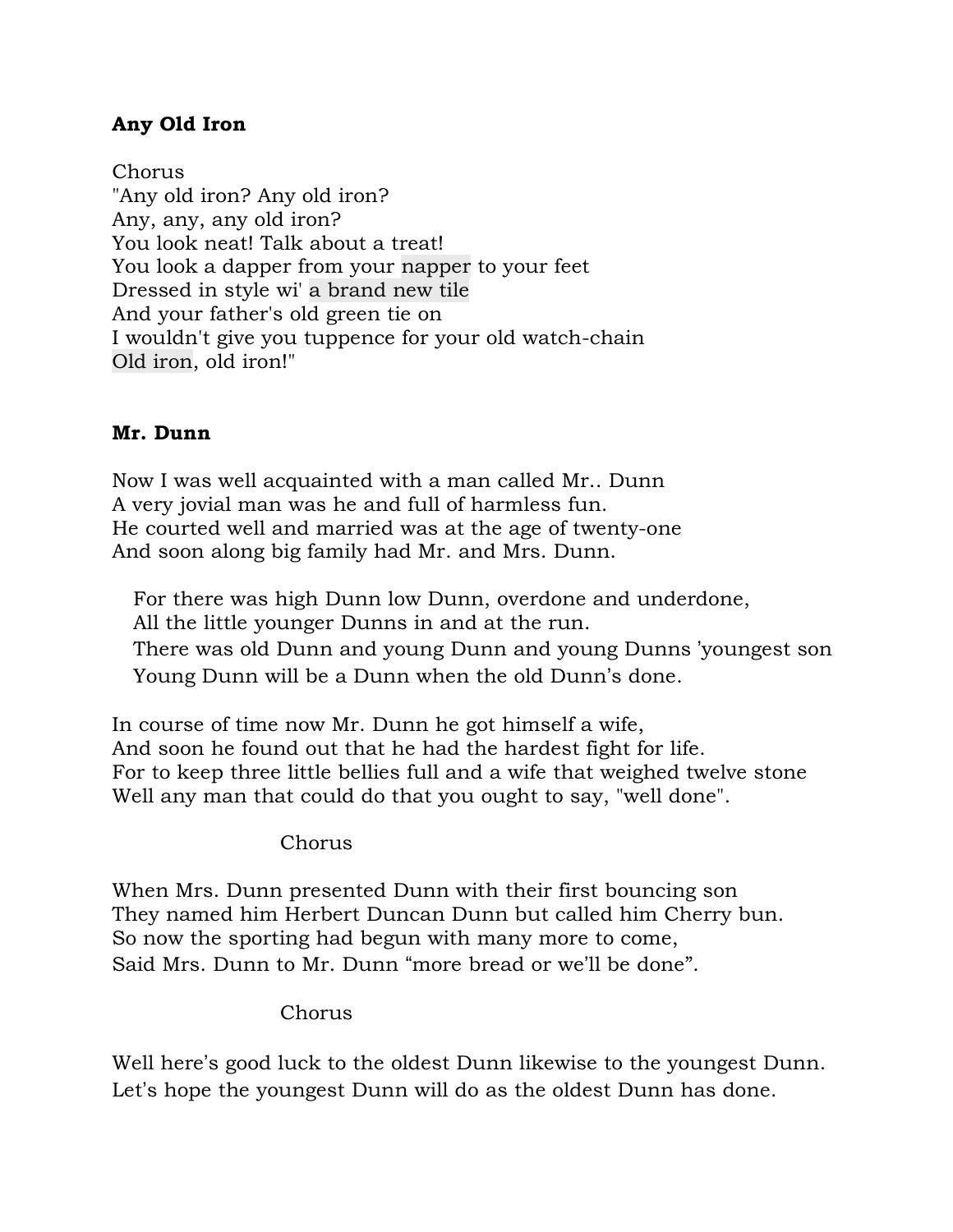For any Dunn to be a Dunn and not a vacant one, What's done by Dunn must be well done so well done good old Dunn

Chorus

#### **Our Good Ship Lies in Harbor**

Our good ship lies in harbor Just ready to set sail May the heavens be your guide, my love Til I return again *Til I return again May the heavens be your guide, my love Til I return again*

Says the father to the daughter, What makes you so lament? Oh, the lad that you have sent to sea Can give my heart content.

*Can give my heart content Oh the lad that you have sent to sea Can give my heart content*

If that's your inclination The old man did reply I hope he will continue there And on the seas may die *And on the seas may die I hope he will continue there And on the seas may die*

Then ten long weeks were over And ten long tedious days She saw a ship come sailing in With her true love from the seas *With her true love from the seas She saw a ship come sailing in With her true love from the seas*

O yonder stands my angel She's waiting there for me Tomorrow to the church we'll go And married we will be *And married we will be Tomorrow to the church we'll go And married we will be*

Said the father to the daughter, Five hundred pounds I'll give If you'll forsake your sailor lad And come with me to live *And come with me to live If you'll forsake your sailor lad And come with me to live*

It's not your gold that glistens Nor your silver that does shine I'm going with the lad I love And I'm happy in my mind *I'm happy in my mind I'm going with the lad I love And I'm happy in my mind*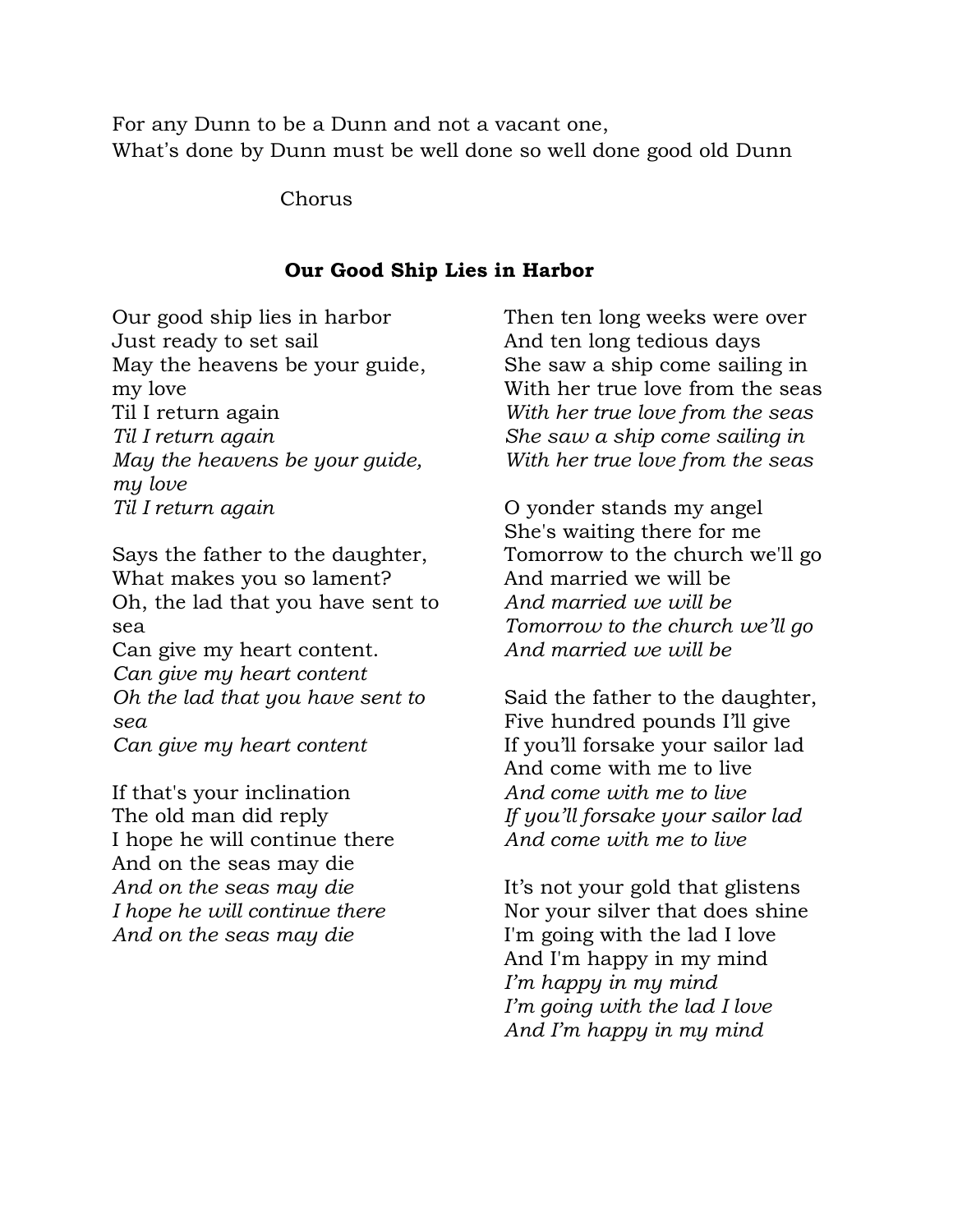#### **Gray Goose & the Gander**

The gray goose and the gander went over yonder green And the gray goose, she went barefoot for fear of being seen For fear of being seen, me boys– *By the light of the moon!*

*Rise early tomorrow morning all in the same tune x2*

The gentlemen took the ladies their hounds for to view Said the gentlemen to the ladies, "well how do you do?" Saying "How do you do," me boys– *By the light of the moon!*

*Rise early tomorrow morning all tin the same tune x2*

The shepherd is at home while abroad on his downs He would not change his life for a scepter and a crown A scepter and a crown, me boys– *By the light of the moon!*

*Rise early tomorrow morning all in the same tune x2*

The landlord he got drunk and his reckoning forgot So we pulled down his signposts and smashed all his pots And smashed all his pots, me boys– *By the light of the moon!*

*Rise early tomorrow morning all in the same tune x2*

**How Happy's the Man (Enjoy the singing)**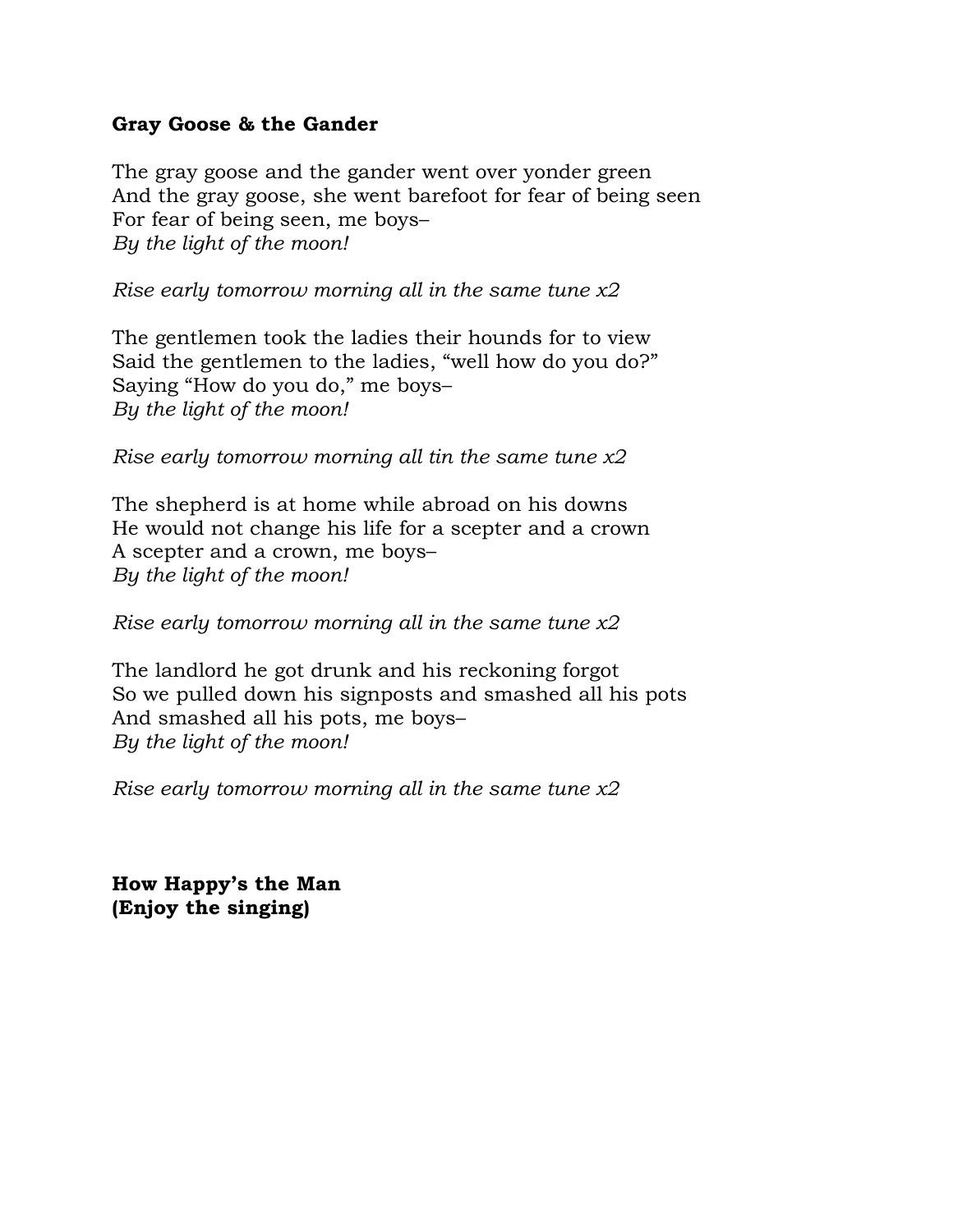#### **Sandy Boys**

Squirrel he's a funny thing Carries a bushy tail Eats up all the farmer's corn And hearts it on the rail

#### Chorus:

Do come along, Sandy boys Do come along, Do come along Do come along, Sandy boys Waiting for the bugaboo

Somebody stole my old black dog Wish they'd bring him back Take the big hog over the fence And the little ones through the crack

Pour some coffee in my can Give yourself some too Sit you down and listen up I'll tell you about the bugaboo

Never told her of her faults Blind me if I do But every time the baby cries I think of the bugaboo

We had a feed in the old backyard Dinner all over the ground Possum meat was nine foot deep And the green flies walking all around

You can ride the old gray mare I will ride the roan If you get there before I do Just leave my gal alone

Mama she lies sick in the bed Papa's gone to town Charlie wears his high-top shoes And I wish that he'd come round

Fifteen miles of mountain road Chickens crowing til day We're out looking for the big boss man Trying to get our pay

Raccoon's tail is ringed all around Possum's tail is bare. Rabbit ain't got no tail at all Just a little wee bunch of hair.

#### **Garners Gay**

Come all you garners gay That are just now in your prime I wish I was in that bonny boy's arms Where I've been many a time: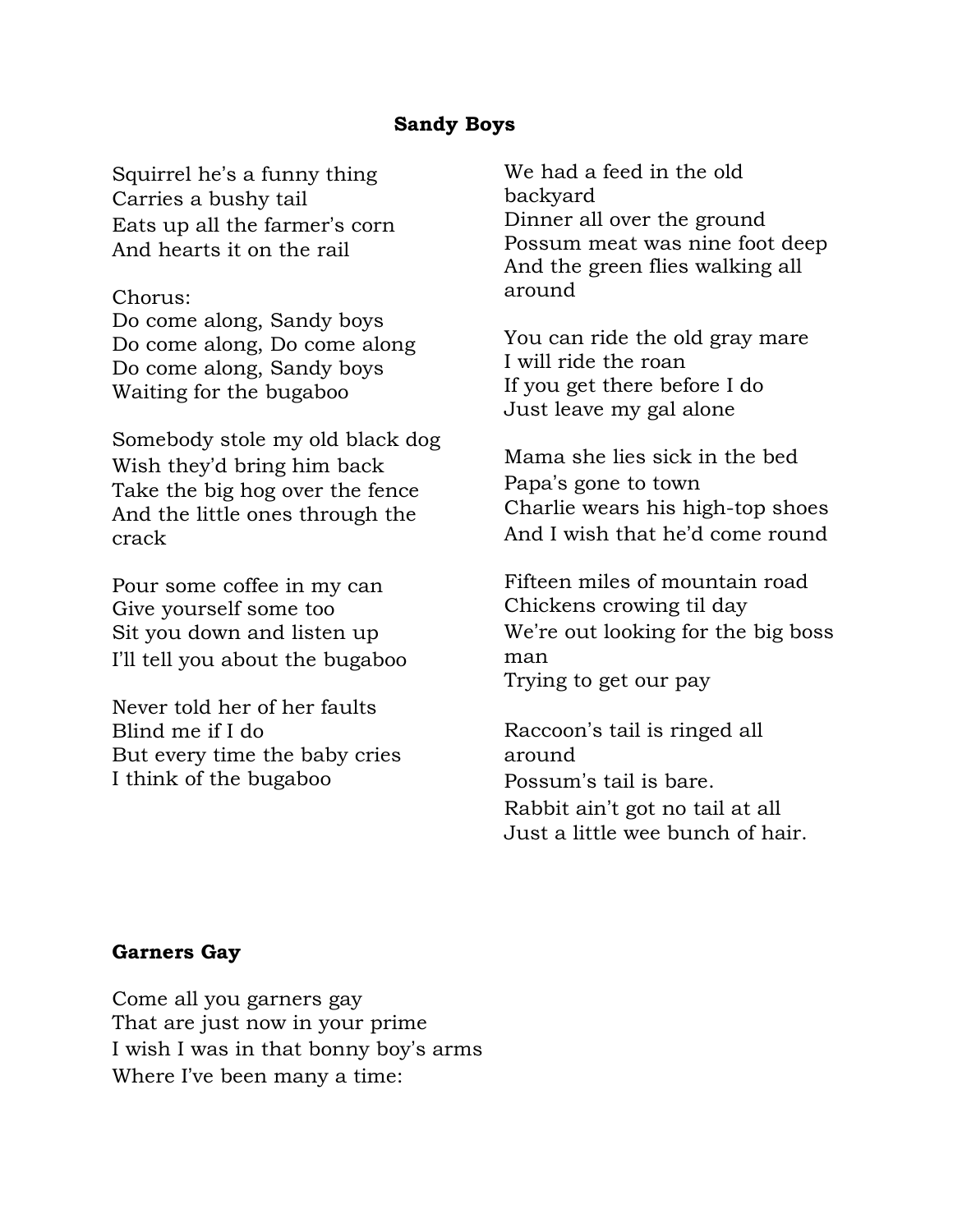Where I've been many a time (X2) I wish I was in that bonny boy's arms Where I've been many a time

Green willows they will twist Green willows they will twine I wish I was in that bonny boy's arms Where I've been many a time:

Where I've been many a time...

Once I had time enough To flourish night and day But then that boy, that bonny, bonny boy Came and stole all my time away:

Came and stole all my time away...

Now all my old time is gone And I cannot plant any new For the very same place that the old thyme grew Is all over runny, runny rue:

That rue, that runny, runny rue It's not the flower for me I'll pluck up all that runny, runny rue And plant down a sturdy oak tree:

Stand fast you sturdy, sturdy oak Stand fast and never die And I'll prove true to my own true love As the stars prove true to the sky:

Well it's very nice drinking ale But it's much better drinking wine And it's far better sleeping in that bonny boy's arms Where I've been many a time: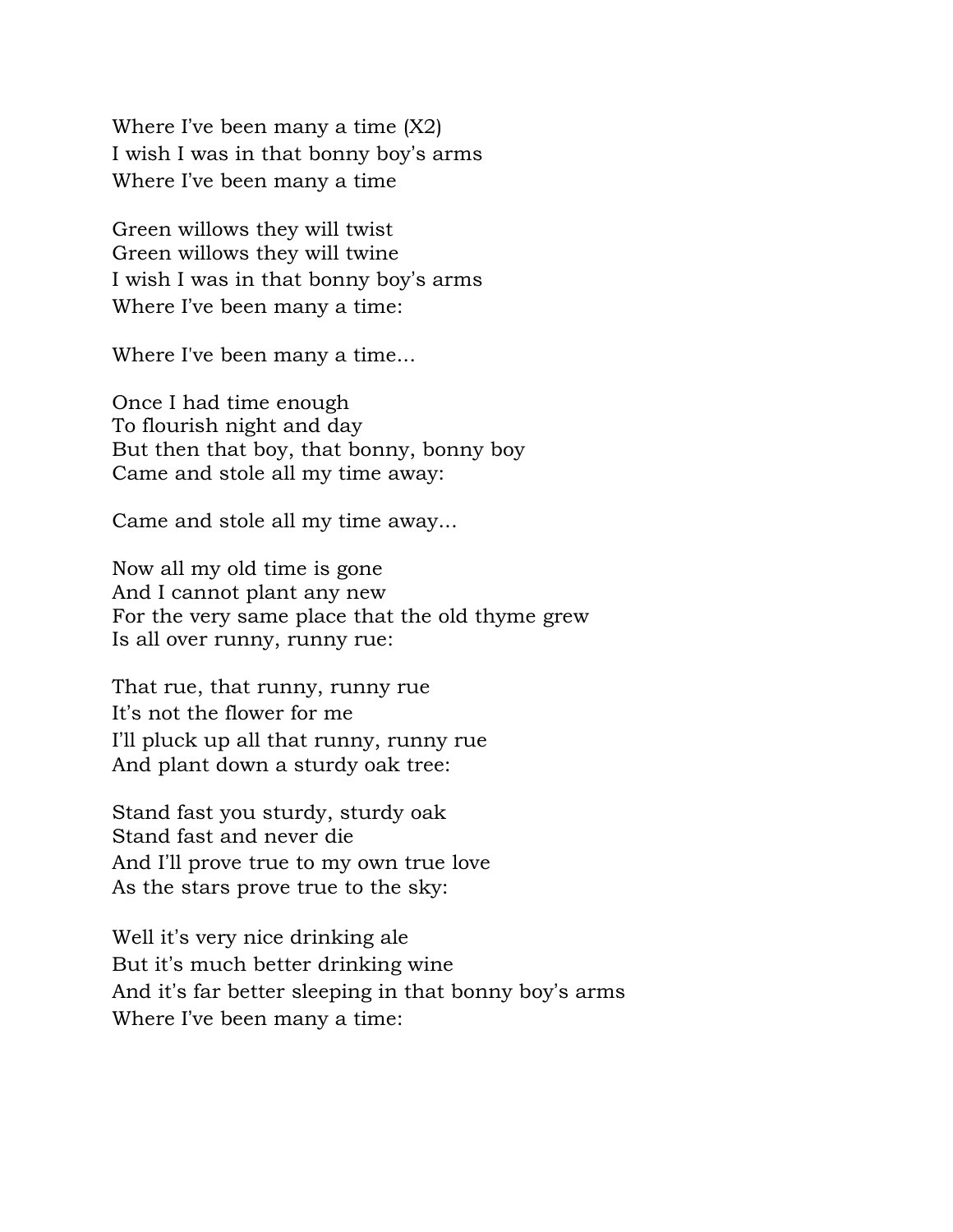#### **Sae Will We Yet**

(Tony Cuffe)

Sit down here me cronies and give us your crack, Let the wind take the cares of this life on it's back. For our hearts to despondency we never will submit, For we've aye been provided for and so will we yet.

Chorus: And so will we yet, and so will we yet, For we've aye been provided for and so will we yet.

So fill up a tankard of nappie brown ale, It'll comfort your hearts and enliven the tale. And we'll aye be the merrier the longer that we sit, For we drank together many's a time and so will we yet.

Chorus: And so will we yet, and so will we yet, For we drank together many's a time and so will we yet.

Here's a health to the farmer and prosper his plow, Rewarding his ardent toils all the year through. For it's seed time and harvest we ever will get, For we've lippen'd aye to providence and so will we yet.

Chorus: And so will we yet, and so will we yet, For we've lippen'd aye to providence and so will we yet.

So fill up your glass and let the bottle go round, For the sun it will rise and the moon it has gone down. And though the room be running round about there's time enough to flit, When we fell we aye got up again and so will we yet.

Chorus: And so will we yet, and so will we yet, When we fell we aye got up again and so will we yet.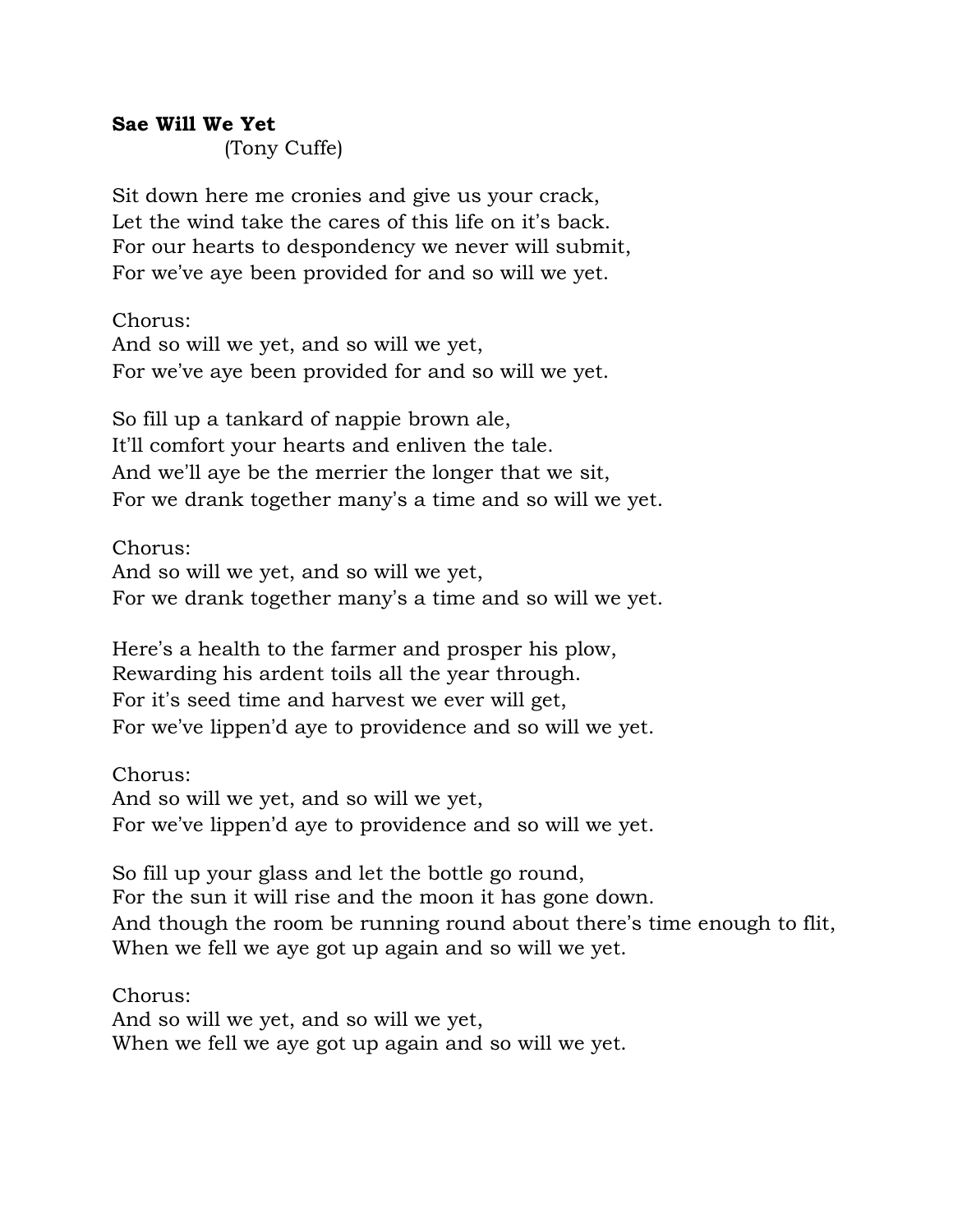#### **Colcannon**

Chorus: Oh you did, so you did so did he and so did I, And the more I think about it sure the nearer I'm to cry. Oh weren't them the happy days when troubles we knew not, And our mother made colcannon in the little skillet pot?

#### **Three Jolly Rogues of Lynn**

In the good old colony days When we lived under the king Was a miller and a weaver and a little tailor boy Three jolly rogues of Lynn *Three jolly rogues of Lynn x2 T'was a miller and a weaver and a little tailor boy Three jolly rogues of Lynn*

Well the miller he stole corn And the weaver he stole yarn And the little tailor boy he stole broadcloth For to keep the three rogues warm *For to keep the three rogues warm x2 And the little tailor boy he stole broadcloth For to keep the three rogues warm*

Well the miller he drowned in his dam And the weaver he hanged in his yarn And the devil ran away with the little tailor boy With a broadcloth under his arm *With a broadcloth under his arm x2 And the devil ran away with the little tailor boy With a broadcloth under his arm*

Well the miller still swims in his dam And the weaver still hangs in his yarn And the little tailor boy goes skipping through hell With a broadcloth under his arm *With a broadcloth under his arm x2 And the little tailor boy goes skipping below With a broadcloth under his arm*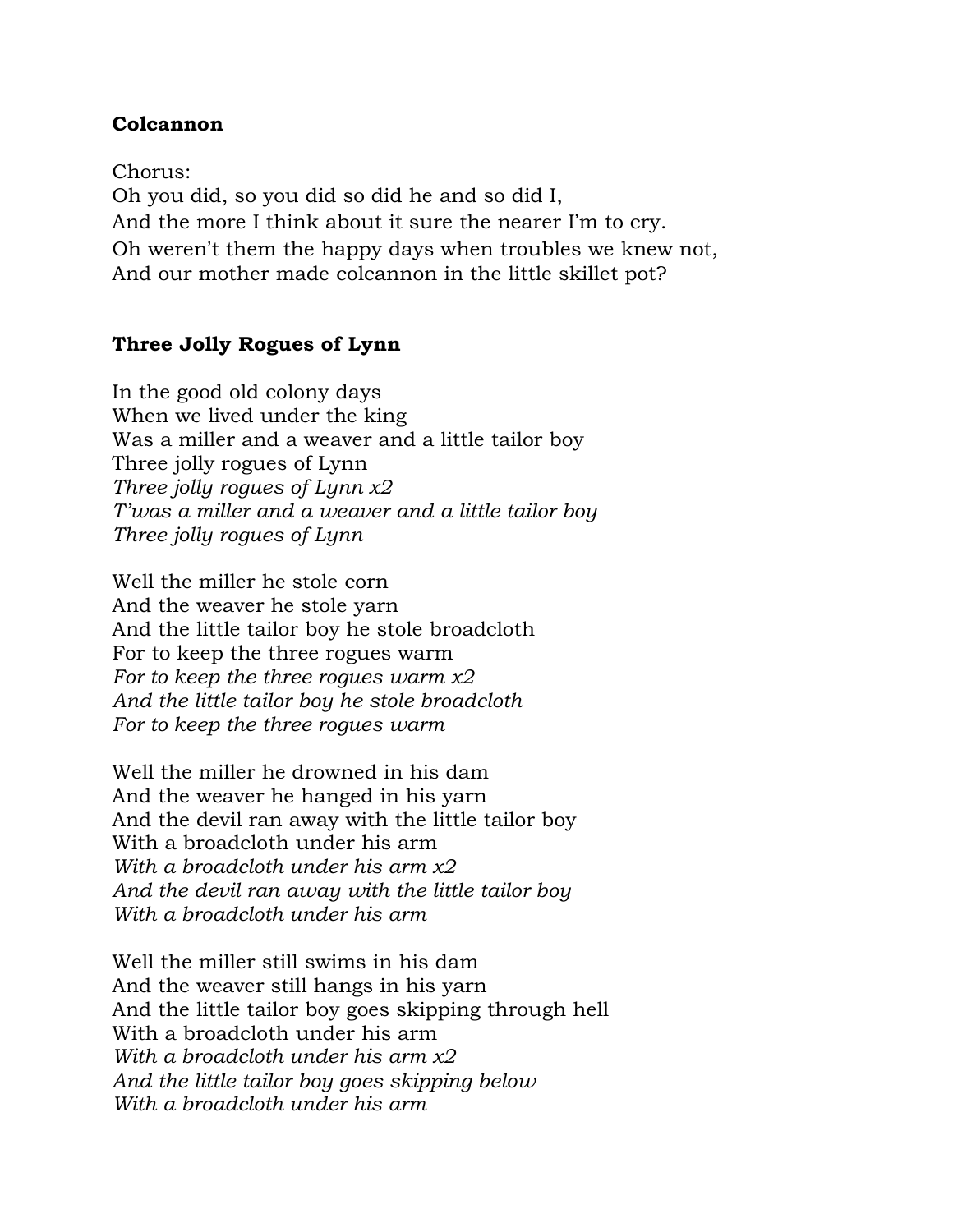### **Padstow Drinking Song**

Pass the good old bumper 'round and never count the score Drink the good old liquor down and boldly ask for more

Chorus: For t'is he who will not merry, merry be Shall never taste of joy, See, see, the Cape's in view And forward, my brave boys.

Here's a health unto her majesty and long may she reign Queen of all the seven seas and the pride of the Spanish main Chorus

But one more thing I'll ask of you before you count the score: Bring to me the girl I love and the key to the cellar door. Chorus

Once more unto her majesty and let the toast go 'round Confusion to her enemies wherever they are found. Chorus

## **Here's A Health**

Kind friends and companions come join me in rhyme. Come lift up your glasses in chorus with mine. We'll drink and be merry from grief we'll refrain, for we no not when we will all meet again.

Chorus:

Here's a health to the company and one to my lass. We'll drink and be merry all out of one glass. We'll drink and be merry from grief we'll refrain, for we know not when we will all meet again.

Here's a health to the fair lass that I love so well. Her spirit and beauty there's none can excel. She smiles on my countenance as she sits on my knee, there is no one on earth who's as happy as me.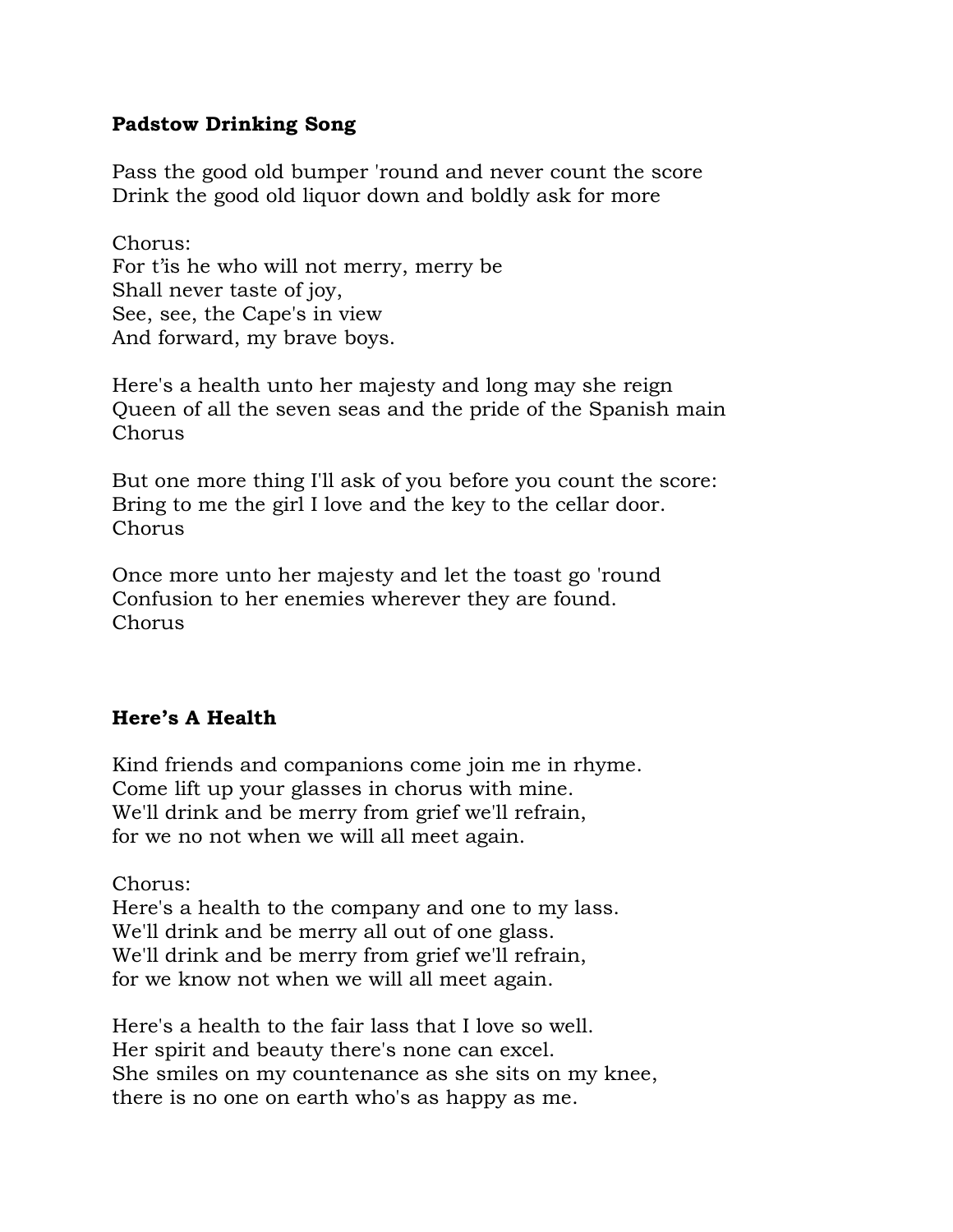Chorus

Now my ship lies in harbor and she's ready to dock, and I wish her safe landing without any shock. And if I should leave you by land or by sea, I will always remember your kindness to me. Chorus

### **The Grapevine**

Jennifer Armstrong

Chorus: Oh the grapevine bud and bare tender grapes with tender care that we might have wine to share oh the grapevine bud and bare.

The seasons pass with sun and rain the cycle brings both peace and pain The seedlings start, the buds give birth to ripened fruit bowing to the earth

Chorus

A vine is broken at the root it bares no bud it bears no fruit In time it will again grow tall the leaves entwine it does not fall Chorus

A time to plant a time to tend a time to prune a time to mend The harvest comes the wine is done the cup is filled for everyone Chorus